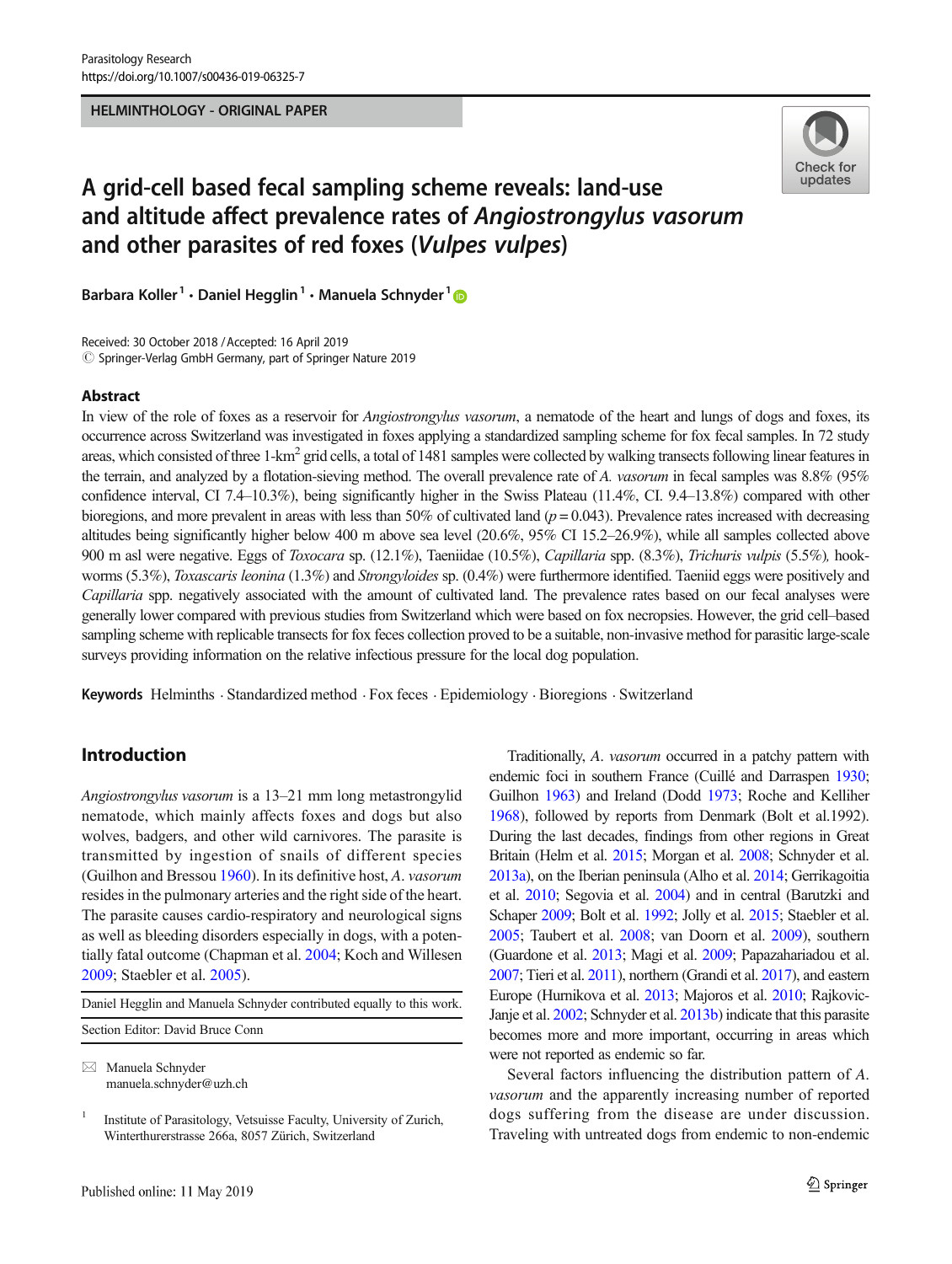areas could play a role in the expansion of A. vasorum into distant, previously parasite-free areas. In contrast, climatic factors, such as mean winter temperatures below  $-4$  °C may represent a barrier for the establishment of A. vasorum (Jeffery et al. [2004;](#page-8-0) Lurati et al. [2015\)](#page-9-0). Importantly, in areas with a dense fox population, foxes may contribute to the endemic establishment and an increased parasitic infection threat, representing a reservoir and therefore a risk for the dog population. Foxes are well adapted to urban habitats and considered as opportunists concerning their nourishment, and urban areas offer them favorable terms for associations to family groups and to live in high-density populations (Gloor et al. [2001\)](#page-8-0). This fact is of concern because foxes and dogs are sharing most of their parasites: Toxocara canis, Capillaria spp., Uncinaria stenocephala, Taenia and Echinococcus spp., Mesocestoides spp., Dipylidium caninum (Fischer et al. [2005](#page-8-0); Hofer et al. [2000;](#page-8-0) Willingham et al. [1996\)](#page-10-0), and A. vasorum and Crenosoma vulpis as well.

In Switzerland, first cases of A. vasorum were reported from a dog breeding station in Zurich in 1968 (Wolff et al. [1969\)](#page-10-0), but only approximately 30 years later Staebler et al. [\(2005\)](#page-9-0) reported about five dogs infected with A. vasorum in the northern part of Switzerland, and about three dogs coming from southern Ticino, all diagnosed between 1999 and 2004. In 2001, two infected foxes originating from the region of Basel were reported (Gottstein [2001\)](#page-8-0). Since 2004 up to now, numerous additional foxes and new cases of canine angiostrongylosis have been identified (Gillis-Germitsch et al. [2017;](#page-8-0) Sigrist et al. [2017](#page-9-0)), partly in the same regions as already reported, but also in new areas, as for example in the eastern and French part of Switzerland (Lurati et al. [2015](#page-9-0)). In dogs, definitive diagnosis is typically attained by isolation of first stage larvae (L1) from feces trough larval migration adopting the Baermann-Wetzel technique (Deplazes et al. [2016](#page-8-0)) or by serological methods (Schnyder et al. [2015;](#page-9-0) Schnyder et al. [2011](#page-9-0)). In contrast, prevalence data on foxes mostly rely on culled animals and correlated necropsy findings and/or adopting serological methods adapted to foxes (Gillis-Germitsch et al. [2017](#page-8-0); Houpin et al. [2016\)](#page-8-0), therefore implying selection based on killed animals.

In view of the role of foxes as a reservoir for A. vasorum and of the increasing number of reports of canine angiostrongylosis, epidemiological investigations on foxes were performed applying a standardized sampling scheme based on the collection of fox fecal samples along transects in  $1-km^2$  grid cells dispersed over the whole country, and adopting copromicroscopic analyses allowing the detection of endoparasites. The aim of this study was to investigate the large-scale distribution of A. vasorum and other helminths in the Swiss fox population, to identify environmental factors enhancing their presence and therewith to assess the threat of infection for the Swiss dog population.

### Materials and methods

#### Research area and sampling methods

Fox feces were collected in 72 localities distributed across Switzerland (total area  $41'285 \text{ km}^2$ ). We selected 54 localities in the low lands of Switzerland (< 700 m asl) and 18 in higher altitudes (range 700–1′800 m, mean 929 m, median 800 m). A total of 58 localities were situated in the north and 14 in the south of the Alpine crest. In all but one locality, where for topographic reasons only one plot could be selected, three sampling plots were determined. Each sample plot of such a triplet corresponded to a grid cell of the Swiss coordinate system which is based on  $1-km^2$  grid cells [\(http://map.geo.](http://map.geo.admin.ch) [admin.ch\)](http://map.geo.admin.ch). Each of the three grid cells of a triplet was situated in a distance of 1 km from the next grid cell. This sampling scheme was implemented in order to obtain samples from different fox families at each locality, as typical fox home range sizes vary between 20 and 30 ha in urban areas (Gloor et al.  $2001$ ) and are generally smaller than 1 km<sup>2</sup> for reproductive individuals in landscape with high food resources (Gloor et al. [2001](#page-8-0); Henry et al. [2005\)](#page-8-0). The plots were chosen to include agricultural area (cultivated land), forest and human settlements (at least 5% of each category). Fox feces were collected in nine localities between August 2010 and February 2011, in 51 between June 2011 and January 2012 and in 12 localities during both periods (data were pooled for the statistical analyses).

Based on methods in use for monitoring changes in the fox population density (Webbon et al. [2004](#page-10-0)), a modified technique for a standardized collection of fecal samples was developed. In detail, tracks of 5 to 6 km per each  $km^2$  were followed using GPS (Garmin, GPSMAP® 60CSx) and the exact positions of fecal samples were logged. The scats were judged concerning their odor, the spot where they were discovered (i.e., in clearly visible and, possibly, elevated spots, characteristic of foxes for territorial marking; or near a cluster of rodents or near carrion indicating successful food recovery), and with details about their content (fruits, pits, bones, hair)-based operating experience and internal documentation to confirm identity and exclude non-fox feces. Samples with no clear characteristics of fox scats were not collected.

# Methods

# Flotation-sieving method and morphological identification

In order to minimize health risks due to the potential presence of E. multilocularis eggs in fox feces, the collected samples were initially stored at  $-80$  °C for 3 days, afterwards at  $-$ 20 °C until examination. Fecal flotation was performed as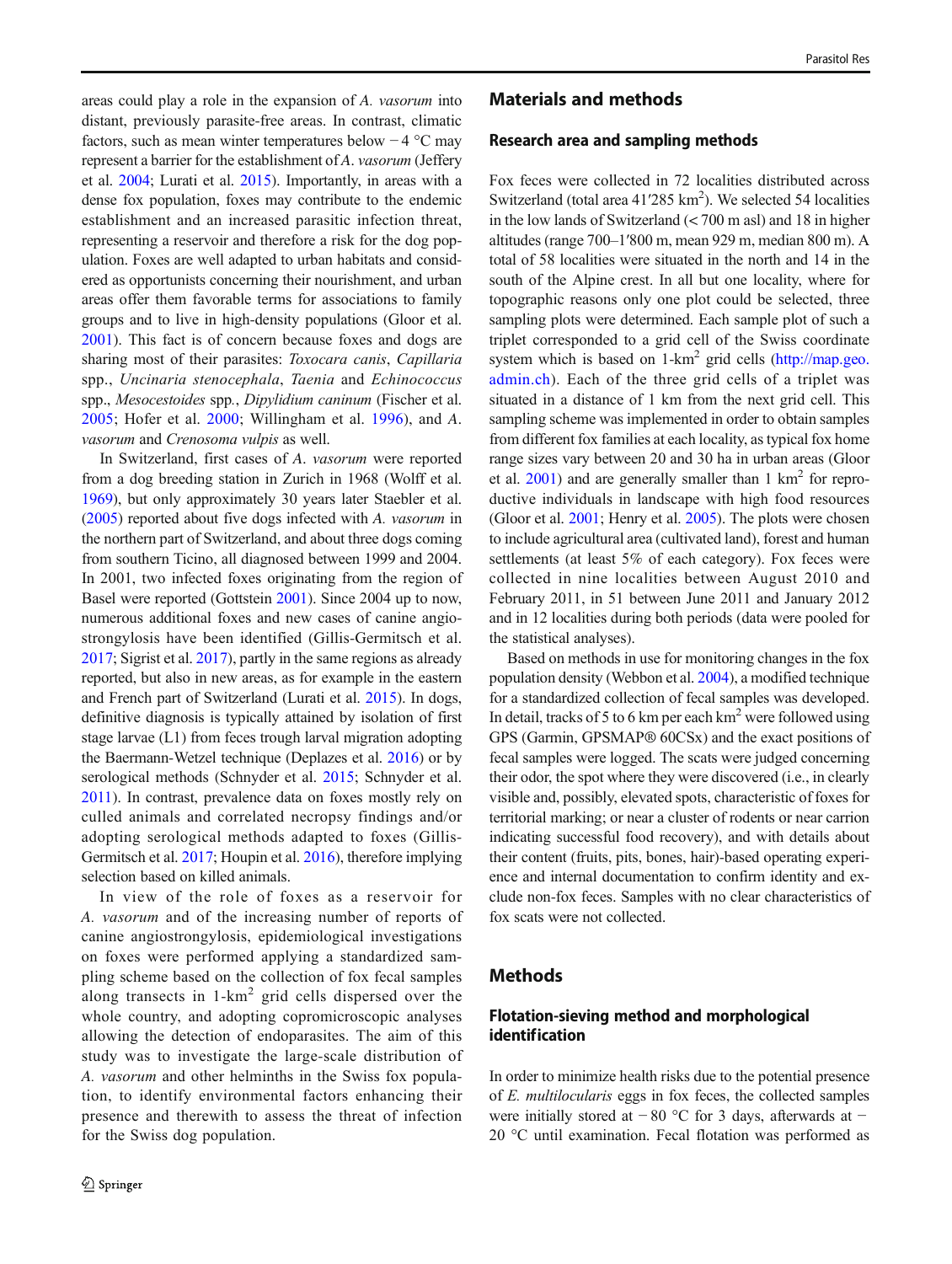previously described for the isolation of eggs of E. multilocularis (Deplazes and Eckert [1996\)](#page-8-0), with modifications. First, the samples were centrifuged at 1600g for 10 min, the supernatant was discarded and the sediment mixed with 8 ml of zinc chloride (specific gravity, 1.45). After vortexing, the samples were centrifuged at 1000g for 30 min, followed by two sieving steps: after pouring the supernatant through a 150-μm mesh sieve, the sediment was poured through a 21-μm mesh sieve, in which L1 were supposed to accumulate. Therefore, the material retained in the sieve was washed out with water and poured into a 3.5 ml petri dish. Parasitic stages were identified based on morphological structures (Deplazes et al. [2016](#page-8-0)) using an inverted light microscopy by a 320-fold magnification (Labovert FS, Leitz Wetzlar, Germany).

### Molecular identification

Part (69/115) of the samples in which L1 of A. vasorum were morphologically identified were verified by a specific A. vasorum–PCR targeting a region of the second internal transcribed spacer (ITS-2) of A. vasorum (Jefferies et al. [2009\)](#page-8-0) after DNA-isolation (Stefanic et al. [2004\)](#page-9-0). Also from 110 samples with morphologically unidentified larvae, from 11 out of 317 samples containing morphologically identified L1 of C. *vulpis*, from one sample containing L1 of C. *vulpis* and contemporaneously non-parasitic soil nematode larvae, and from 18 samples containing soil nematode larvae only the same PCR was performed. In detail, the larvae were transferred into tubes and centrifuged for 1 min at 13`000 rpm. The supernatant was discarded and the residue was mixed with 200 μl of TE buffer (1 ml 1 M Tris- HCl pH 8.4, 0.2 ml 0.5 M EDTA pH 8.0, 98.8 ml aqua dest.) and swung twice with a swing mill (model MM 300, Retsch GmbH, 42,781 Haan, Germany) at 30 1/s for 1 min using 3 mm stainless steel balls (Schieritz & Hauenstein AG). Between and after these two swing steps, the samples were promptly centrifuged and cooled down. After incubating at 95 °C for 5 min, the samples were again cooled down, followed by centrifugation at 13`000 rpm for 1 min. Afterwards, 20 μl proteinkinase K and 200 μl of buffer AL (guanidine hydrochloride) were added, using a commercial kit for DNA purification (Qiamp DNA mini kit®, Qiagen, Hilden, Germany). The samples were incubated at 56 °C for 4 h, followed by step 5 of the manufacturer's protocol for purification from blood or body fluid, with a final elution volume of 200 μl. Conventional PCR assays were performed in a final reaction volume of 100 μl. Primers and conditions were used as described by Jefferies et al. ([2009](#page-8-0)) with some adaptations: 35 cycles were performed in a Peltier thermal cycler (PTC-200, Bio-Rad Laboratories AG, Reinach, Switzerland). The final extension step at 72 °C lasted 10 min. A negative control (no DNA) and positive control, consisting of 2 μl PCR confirmed A. vasorum—DNA and 8 μl of water, were included in all tests.

Amplicons were detected on 1.5% agarose gels stained with Gel Red (Biotium, Chemie Brunschwig AG, Basel, Switzerland).

Thirteen samples in which the PCR results were not congruent with the microscopic findings were tested for the purpose of discovering an inhibition of the amplification reactions as described by Mathis et al. ([1996](#page-9-0)), and a validation was done by a second PCR using the nematode primers NC1 and NC2, also targeting a part of ITS-2, as previously described (Romstad et al. [1997\)](#page-9-0). The samples  $(n = 5)$  in which larvae were morphologically determined as L1 of A. vasorum, being negative in the specific A. vasorum—PCR but positive in the broader PCR for nematodes were sequenced. For this purpose, the amplicons detected on 1.5% agarose gels were excised and extracted following the protocol (MinElute handbook of Qiagen), the concentration measured by spectrophotometry (NanoDrop® ND-1000 spectrometer, Thermo Scientific) and submitted for sequencing (Synergene, Switzerland).

#### Spatial and statistical analysis

QuantumGIS version 1.8.0 [\(http://qgis.org/\)](http://qgis.org/) was used to build maps and to characterize the 72 study areas in regard on the land use in these regions. Based on the Swiss Federal area statistics 2004/09, which differentiates 74 land use categories based on a one-ha grid, we calculated for each study area the percentage of urban and cultivated area (urbanized area: categories 20–68, cultivated land: categories 71–89, see Arealstatistik Schweiz on [www.bfs.](http://www.bfs.admin.ch) [admin.ch\)](http://www.bfs.admin.ch). We further attributed to each study area a bioregion (Alps [including Northern, Western Central, and Eastern Central Alps], Central Plateau, Jura, and Southern Alps) corresponding to the biogeographic regions set by Gonseth et al. ([2001](#page-8-0)) and used the mean number of fecal samples found per  $km<sup>2</sup>$  (feces frequency) as rough indicator of fox density.

We used an ANCOVA (SPSS 20.0., IBM) to assess environmental factors affecting the presence of the investigated parasites in the fecal samples of the study areas  $(n = 72 \text{ areas})$ with (1) the bioregion as a fixed factor and (2) altitude (mean height above sea level), (3) the percentages of urbanized area and (4) cultivated land, and (5) the feces frequency as the covariates. The number of fecal sample per sampling site was used as weighting factor. Exact binomial 95% confidence intervals (CI) for means of binomial variables were calculated according to the method of Clopper and Pearson [\(1934](#page-8-0)). Significance levels were set at  $p < 0.05$ .

Data availability statement The datasets generated during and/or analyzed during the current study are available from the corresponding author on reasonable request.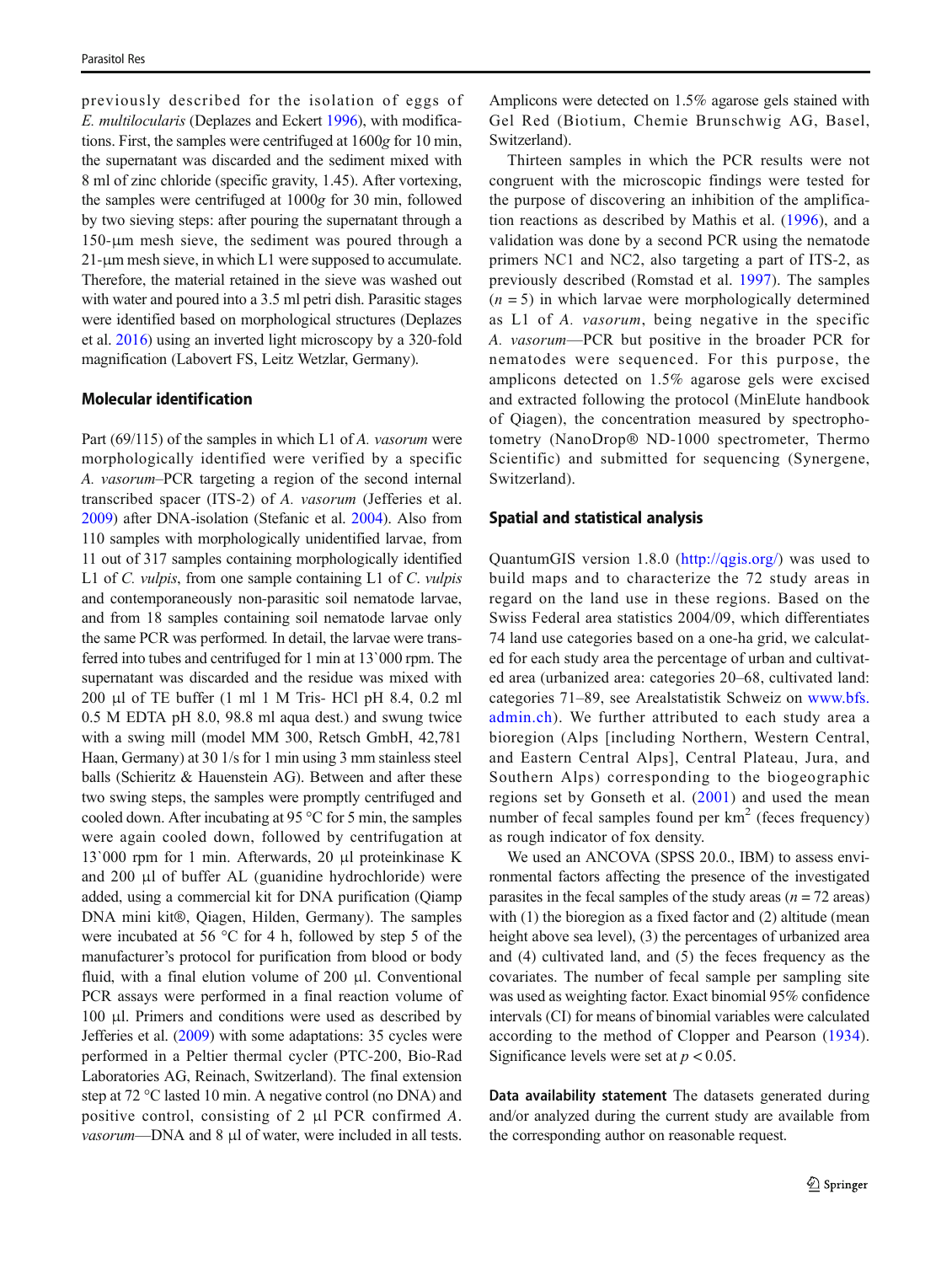# **Results**

A total of 1481 fox fecal samples were collected in the 72 explored areas. Overall, our testing procedures revealed 130 (8.8%, 95% CI 7.4–10.3%) A. vasorum positive samples (distribution, see Fig. 1) all from areas below 900 m asl (see Fig. [2\)](#page-4-0), detected by either morphological identification of L1 and/or by genetic analysis. In 7.8% (115/1481) L1 of A. vasorum were morphologically identified. Sixty-nine of these samples were tested with the specific A. vasorum—PCR, and 60 yielded a positive result (87%, CI 76.7–93.9%). In five out of the remaining nine non-confirmed samples, the broad nematode PCR was positive and sequence analysis confirmed the presence of A. vasorum DNA in three samples and the presence of soil nematodes or yeast in another two samples. In none of the samples, inhibition was detected. For the lastly remaining four samples, the material was not sufficient for genetic confirmation. In summary, genetic analyses were able to confirm the morphological identification in 63/69 samples (91.3%, CI 82.0–97.7%). In addition, the specific PCR for detection of A. vasorum DNA performed with 110 samples containing morphologically undefined larvae revealed 12 further A. vasorum positive samples. Supplementary two A. vasorum positive samples were identified by PCR when testing 11 samples containing larvae morphologically identified as L1 of C. vulpis, indicating a missed mixed infection with the two lungworms, or a morphological misinterpretation, which could not finally be elucidated. Lastly, 19 samples containing larvae morphologically specified as soil nematodes were all negative in the

specific A. *vasorum*—PCR, with one exception: a sample containing contemporaneously larvae morphologically defined as L1 of C. vulpis and soil nematodes was also PCR-positive for A. vasorum.

Further identified helminth stages are listed in Table [1](#page-4-0). The ANCOVA for assessing the effect of the investigated factors (s. Methods) on the parasite occurrence in fox feces per sampling site  $(n = 72)$  revealed significant effects of altitude, bioregion, and cultivated land (Table [2](#page-5-0)). All three factors significantly affected the occurrence of A. vasorum (bioregion:  $F =$ 3.6,  $p = 0.018$ ; altitude:  $F = 9.8$ ,  $p = 0.003$ ; cultivated land:  $F = 4.2$ ,  $p = 0.043$ ) revealing significantly higher prevalence rates of A. vasorum in fecal samples from the Central Plateau (Table [3](#page-5-0)), in regions below 400 m asl (Fig. [2\)](#page-4-0) and in areas with  $<$  50% of cultivated land (Fig. [3\)](#page-6-0). The occurrence of Taeniidae was affected by the percentage of cultivated land with higher occurrence of positive samples in areas with > 50% of cultivated land  $(F = 7.0, p = 0.010)$  (Fig. [3](#page-6-0)), whereas the bioregion affected the prevalence rates of C. vulpis ( $F = 11.7, p < 0.001$ ), with higher prevalence rates in the Central Plateau and lower ones south of the Alps, and of Toxocara spp. with lower prevalence rates south of the Alps  $(F = 2.8; p = 0.047)$  (Table [3\)](#page-5-0). Capillaria spp. were influenced by the bioregion  $(F = 4.4, p =$ 0.007; higher prevalence rates in the Central Plateau, Table [3](#page-5-0)) and the percentage of cultivated land  $(F = 4.0, p = 0.049;$ higher rates in areas with  $\lt$  than 50% cultivated land, Fig. [3](#page-6-0)). No significant effect of the investigated factors could be found for Trichuris vulpis and hookworm egg positive samples (Table [2](#page-5-0)).



Fig. 1 Sampling areas and occurrence of *Angiostrongylus vasorum* determined by analysis of fox feces within the four bioregions of Switzerland. Colors and symbol sizes reflect the number of collected samples and parasite frequency (s. legend)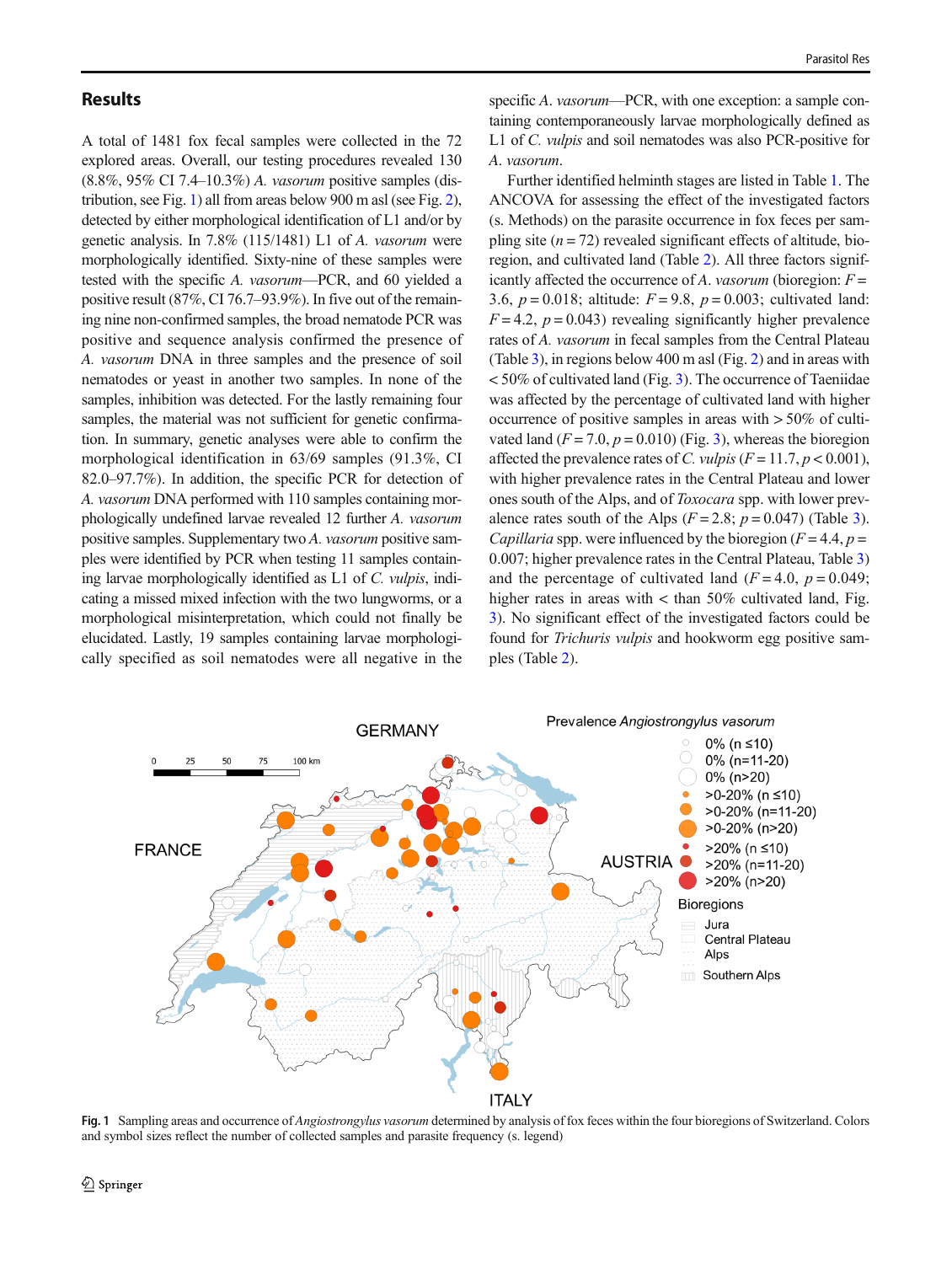<span id="page-4-0"></span>

Fig. 2 Percentage and 95% confidence intervals of fox fecal samples positive for Angiostrongylus vasorum collected at different altitudes

# **Discussion**

Our study demonstrated how a sampling scheme for collecting fox feces, which was developed for ecological studies of fox populations (Putman [1984](#page-9-0); Sadlier et al. [2004\)](#page-9-0), can be applied for epidemiological investigations on fox parasites. In particular, fox scats findings included the registration of the exact route by GPS which allows the repetition of exactly the same pathway and therefore standardization, if repeated over time under the same conditions, without elimination of the animals. Fecal

Table 1 Occurrence of helminths determined in 1481 in fecal samples from fox

| Parasite and parasitic stage | N (% and 95% confidence intervals) |
|------------------------------|------------------------------------|
| Angiostrongylus vasorum (L1) | $130(8.8\%; 7.4-10.3\%)$           |
| Crenosoma vulpis (L1)        | 317 (21.4%; 19.3–21.6%)            |
| Toxocara canis (eggs)        | 179 (12.1%; 10.5–13.9%)            |
| Taeniidae (eggs)             | 156 (10.5%; 9.0–12.2%)             |
| Capillaria spp. (eggs)       | $123(8.3\%; 6.9-9.8\%)$            |
| Trichuris vulpis (eggs)      | $82(5.5\%; 4.4–6.8\%)$             |
| Hookworms (eggs)             | 79 (5.3%; 4.2–6.6%)                |
| Toxascaris leonina (eggs)    | $19(1.3\%; 0.8-2.0\%)$             |
| Strongyloides sp. (eggs)     | $6(0.4\%; 0.1-0.9\%)$              |

droppings of foxes are frequently placed in visible sites representing territorial marks, but also close to places where foxes were successful in food search; this, together with fecal contents reflecting fox diets, contribute to the correct identification of fox scats (Webbon et al. [2004\)](#page-10-0). To minimalize variations, we chose 1-km<sup>2</sup> areas with alike ecological structure and collected only in autumn and winter, in order to prevent the scats from being exposed to high temperatures. However, a limitation of the study, in contrast to dog data collection, is that the fox scats do not necessarily represent individual animals (unless they are collected from hunted animals, as recently described, Cabanova et al. [2018\)](#page-8-0), as some of the collected samples may have originated from defecations of the same animal(s). This needs to be considered when speaking of "prevalence". However, with our approach of defining three sampling plots at each site (s. methods), we ensured that our samples originated from different fox families of the investigated study areas.

Our results demonstrate the large-scale occurrence of A. vasorum within the Swiss fox population. Serological tests developed for diagnostics in individual dogs and highly suitable for mass-screening lately suggested the broad presence of the parasite in the country, with regional prevalences concerning antibody detection varying from 0 to 7% (Lurati et al. [2015\)](#page-9-0). This latter prevalence was obtained from dogs from the High Rhine area, being part of the Central Plateau where interestingly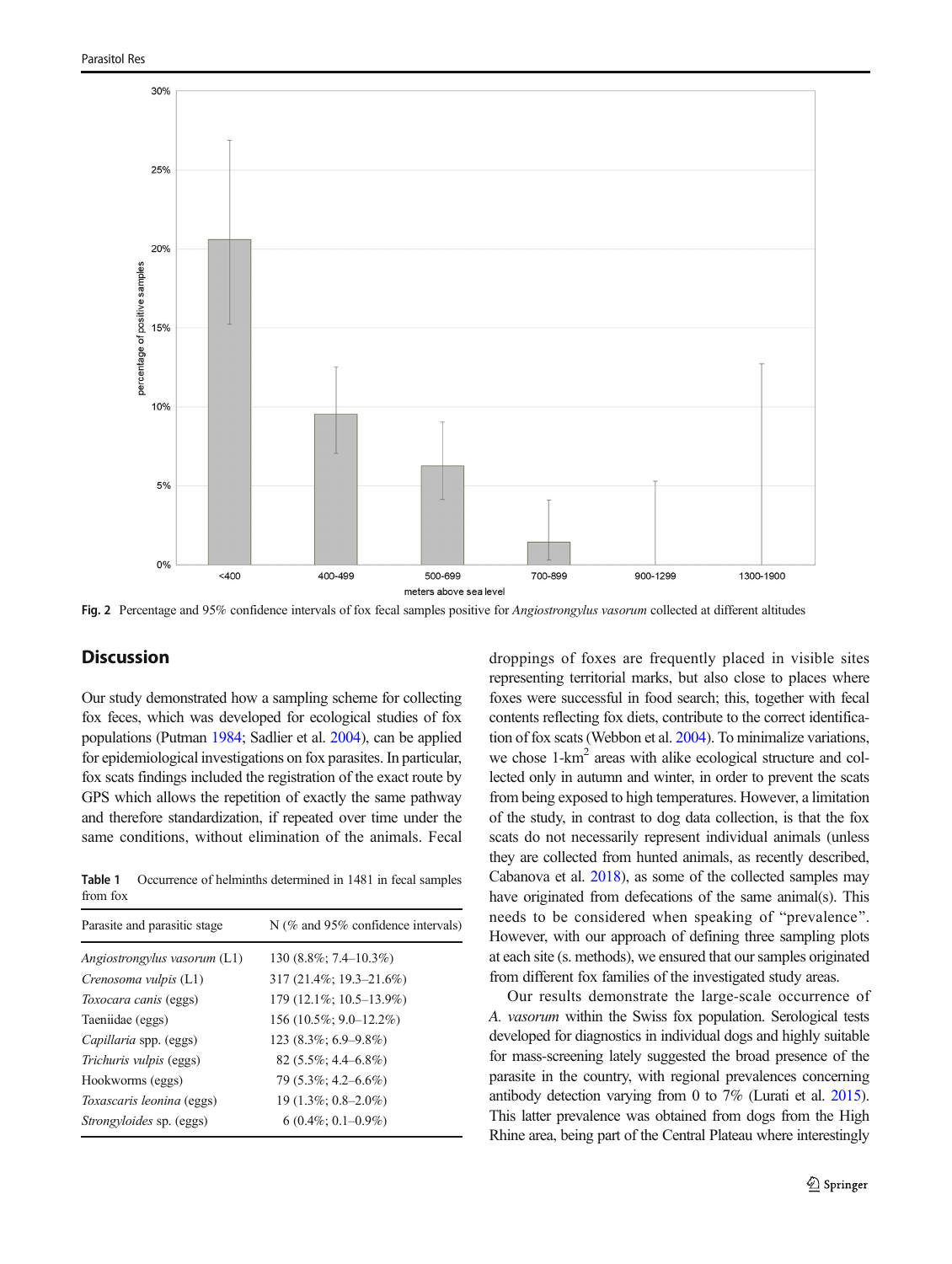| Parasite                | Bioregion       | Altitude       | Urban area  | Cultivated land | Feces frequency |  |  |
|-------------------------|-----------------|----------------|-------------|-----------------|-----------------|--|--|
| Angiostrongylus vasorum | $0.018*(3.60)$  | $0.003*(9.76)$ | 0.834(0.04) | $0.043*(4.25)$  | 0.135(2.3)      |  |  |
| Taeniidae               | 0.113(2.07)     | 0.282(1.18)    | 0.135(2.29) | $0.010*(7.05)$  | 0.942(0.01)     |  |  |
| Crenosoma vulpis        | $0.000*(11.68)$ | 0.425(0.65)    | 0.704(0.15) | 0.312(1.04)     | 0.569(0.33)     |  |  |
| Capillaria spp.         | $0.007*(4.38)$  | 0.803(0.06)    | 0.104(2.71) | $0.049*(4.04)$  | 0.399(0.72)     |  |  |
| Toxocara canis          | $0.047*(2.80)$  | 0.705(0.15)    | 0.871(0.03) | 0.458(0.56)     | 0.981(0)        |  |  |
| Trichuris vulpis        | 0.127(1.97)     | 0.953(0)       | 0.429(0.64) | 0.18(1.84)      | 0.62(0.25)      |  |  |
| <b>Hookworms</b>        | 0.38(1.04)      | 0.867(0.03)    | 0.406(0.7)  | 0.171(1.92)     | 0.72(0.13)      |  |  |

<span id="page-5-0"></span>Table 2 P values for the environmental factors, evaluated by ANCOVA, affecting the occurrence of fox helminths as determined by examinations of 1481 fecal samples of foxes from 72 localities)

In parentheses, the corresponding F values are given; significant values ( $p < 0.05$ ) are marked with an asterisk

the highest percentage of A. vasorum positive fox feces were detected in this study (11.4%, CI 9.4–13.8). Towards 90% of the positive samples from dogs originated from areas below 700 m asl (Lurati et al. [2015](#page-9-0)), while in the here presented study, 97.4% of the positive fox samples were collected below 700 m asl, confirming this trend. The prevalence rate was highest at the lowest altitudes (below 400 m asl), while above 900 m asl, none was positive. Foxes may be present at altitudes up to 2500 m asl (Hausser [1995\)](#page-8-0), while the observed decreasing A. vasorum prevalence rates with increasing altitude is suggested to correlate with lower availability of susceptible snail and slug species that act as intermediate hosts (Boschi [2011;](#page-8-0) Lurati et al. [2015](#page-9-0)). In fact, previous studies showed that the higher the fox habitat, the less Mollusca are part of fox' diet (Hartova-Nentvichova et al. [2010\)](#page-8-0). The temperature was furthermore considered relevant for the survival of L1 in the environment before transmission to the intermediate hosts (Ferdushy and Hasan [2010](#page-8-0)). Accordingly, altitude and cold temperatures were identified as limiting factors for A. vasorum occurrence (Jeffery et al. [2004](#page-8-0); Lurati et al. [2015\)](#page-9-0).

Besides lower altitudes, the occurrence of A. vasorum in fox samples was higher in areas with less than 50% of cultivated land. A recent study investigated the occurrence of A. vasorum und C. vulpis in dogs from Germany by correlating the postcodes of dog locations with a digital landscape model; interestingly, among 12 differently defined land-use classes, "agricultural field" was identified as a protective factor, meaning that dogs living in such areas were at lower risk of infection with A. vasorum. Prevalence differences were attributed to different intermediate host spectra potentially preferring different habitat conditions (Maksimov et al. [2017](#page-9-0)). In studies performed with 571 frozen fecal samples from red foxes hunted in Slovakia, A. vasorum was also detected in areas where temperature reaches up to 25 °C in summer and where the average winter temperature drops below − 10 °C, confirming great climatic adaptability of the parasite (Cabanova et al. [2018](#page-8-0)). Furthermore, in a univariable regression model of environmental variables, the distribution of none of the examined variables influenced the distribution of C. vulpis, while A. vasorum was identified to occur by trend in dry areas with arable land, avoiding humid areas and forests; however, the corresponding interpretations were considered uncertain because of weak relationships (Cabanova et al. [2018\)](#page-8-0). We hypothesize that in cultivated land, in particular in conventionally used agricultural areas where agrochemical products (fertilizers, herbicides, and pesticides) are employed, food range and shelter options are reduced for snails and slugs, therefore representing a less suitable habitat. This is supported by a study performed in an area of the Central Plateau of Switzerland (canton of Aargau), where the effectiveness of agri-environment schemes (that provide financial incentives for farmers when adopting environmentally friendly agricultural practices (Kleijn et al. [2006\)](#page-8-0)) on biodiversity was evaluated: After 5 years of implementing ecological compensated areas, species richness of less mobile species such as plants and snails significantly increased (Roth et al. [2008\)](#page-9-0).

For successful endemic establishment of A. vasorum, overlapping habitats of intermediate and definitive hosts are required. As

Table 3 Occurrence (percentage and 95% confidence intervals, CI) of the four helminths for which significant differences were detected between the four bioregions of Switzerland (s. Table 2)

| Parasite                | Alps $(\% , CI)$         | Central Plateau (%, CI)             | Jura $(\% , CI)$                | Southern Alps $(\% , CI)$ |
|-------------------------|--------------------------|-------------------------------------|---------------------------------|---------------------------|
| Angiostrongylus vasorum | $1.4(0.3-4.1)*^L$        | $11.4(9.4-13.8)*^{\text{H}}$        | $1.6(0.2-5.7)*^{\text{L}}$      | $6.4(3.2-11.2)$           |
| Capillaria spp.         | $4.7(2.3-8.5)$           | $10.1 (8.1 - 12.3)^*$ <sup>H</sup>  | $1.6(0.2-5.7)*^L$               | $5.2(2.4-9.7)$            |
| Toxocara canis          | $10.9 (7.0 - 15.9)^{*H}$ | $15.0 (12.7 - 17.6)^*$ <sup>H</sup> | $6.4(2.8-12.2)$                 | 2.3 $(0.6-5.8)^{*L}$      |
| Crenosoma vulpis        | $10.4~(6.7–15.4)*^L$     | $28.9 (25.9 - 32.0)^*$ <sup>H</sup> | 4.8 $(1.8-10.2)$ * <sup>L</sup> | $0.0~(0.0–1.7)*^L$        |

Bioregions with the  $*$ <sup>H</sup> highest and  $*$ <sup>L</sup> lowest prevalences due to non-overlapping confidence intervals ( $p < 0.05$ )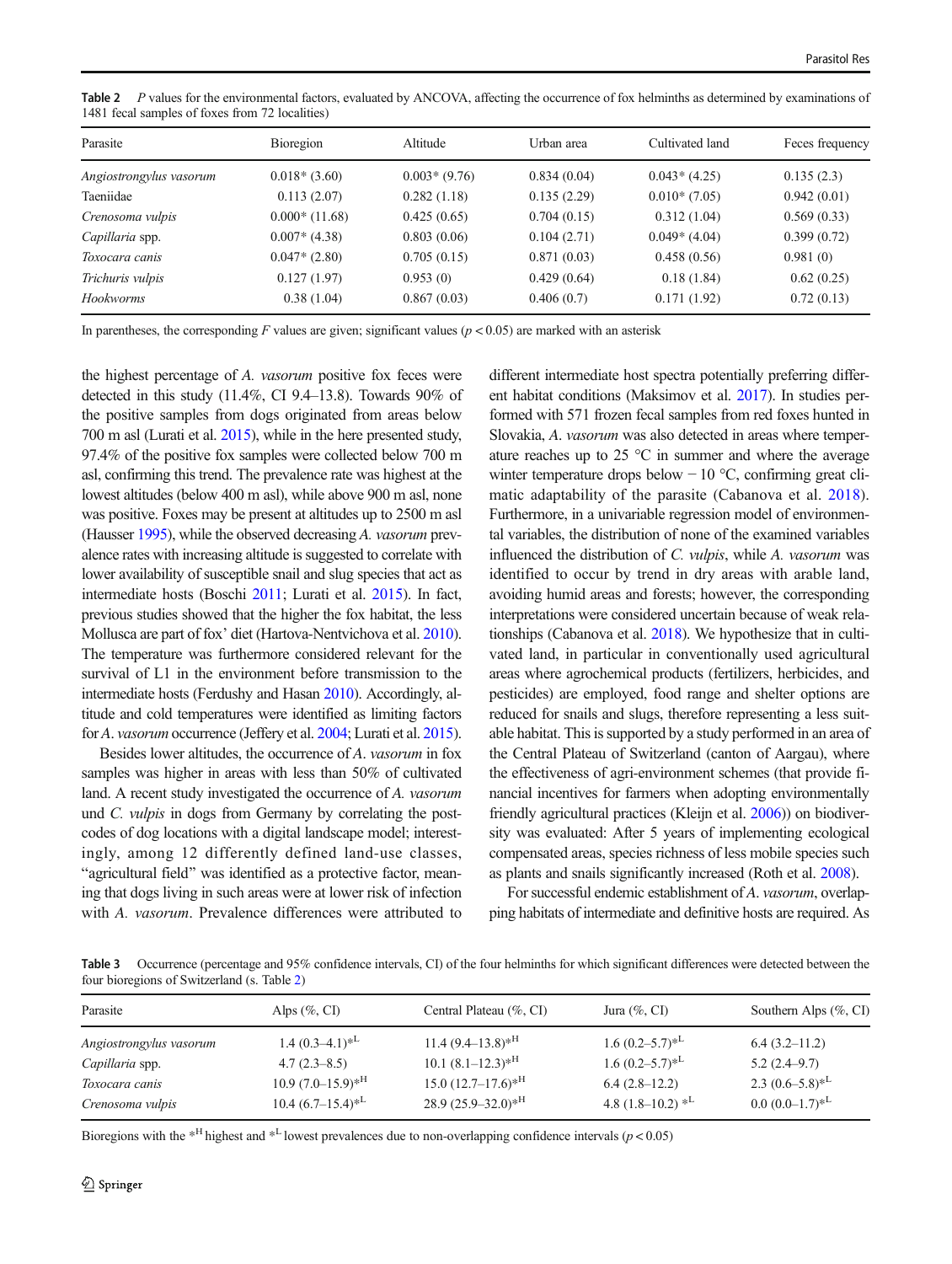<span id="page-6-0"></span>

Fig. 3 Percentage and 95% confidence intervals of samples positive for Angiostrongylus vasorum, Taeniidae and Capillaria spp. in sampling sites with less and more than 50% of cultivated land. Percentages for all

three helminths differ significantly between areas with less and more than 50% cultivated land ( $p < 0.05$ , see ANCOVA results of Table [2\)](#page-5-0)

foxes (in opposition to dogs) are not subjected to anthelmintic treatments and may feed more frequently on snails and slugs, foxes are believed to play the most important role in A. vasorum transmission and establishment in suitable areas and therefore represent a highly useful study subject for evaluating the risk for canine angiostrongylosis. This is supported by constantly higher prevalences of A. *vasorum* in fox populations compared with dog data (reviewed in Koch and Willesen [2009](#page-9-0)). Possibly, the role of dogs is instead substantial for the fast and larger spread of A. vasorum by translocations of infected dogs into new areas: the simultaneous presence of dogs and foxes in areas with access to shared intermediate host (Deplazes et al. 2004; Lurati et al. [2015\)](#page-9-0) may facilitate novel establishments of this parasite. The high densities of dogs and foxes in Switzerland can therefore explain the wide-spread establishment and the high prevalence rate of A. vasorum within a relatively short time span, especially in the densely populated and urbanized Central Plateau.

The fox lungworm *C. vulpis* occurs in many regions of the world in bronchi, bronchioles and trachea of wild and domestic canids (Deplazes et al. [2016;](#page-8-0) Nevarez et al. [2005](#page-9-0)). Prevalence in foxes may reach up to 87% (Newfoundland, Jeffery et al. [2004\)](#page-8-0), but prevalence in Europe mostly ranges between 10 and 25% (Al-Sabi et al. [2014](#page-7-0); Rajkovic-Janje et al. [2002](#page-9-0); Tolnai et al. [2015\)](#page-10-0), including the here detected prevalence rate of 21.4% (CI 19.3–21.6%). Its life cycle, like A. vasorum, involves snails and slugs as intermediate hosts (Stockdale and Hulland [1970\)](#page-9-0); this constellation was suggested to be the reason behind the clumped and correlated occurrence of both parasites (Taylor et al. [2015;](#page-9-0) Tolnai et al. [2015\)](#page-10-0). Accordingly, the spatial analysis showed a significantly higher occurrence in the Central Plateau, comparable to A. vasorum, but contemporaneously a decreased occurrence south of the Alps, as no positive fox sample was identified. First stage larvae of C. *vulpis* were shown to be particularly resistant to harsh cold environmental conditions (Jeffery et al. [2004\)](#page-8-0), supporting findings of higher prevalence in foxes in colder climates of northern Europe (i.e., Germany, 32.3%, Schug et al. [2018](#page-9-0)) than in southern Europe (i.e., Italy, 14.7%, Magi et al. [2009\)](#page-9-0).

Also the frequency of fox feces with Capillaria spp. eggs was significantly higher in the Central Plateau compared to the other bioregions (s. Table [3](#page-5-0)), and higher in areas with  $\lt$ than 50% cultivated land (s. Fig. 3). Capillariid infections of carnivores are mainly connected with ingestion of earthworms (although there are still open questions regarding other ways of transmission, Deplazes et al. [2016](#page-8-0)) which in analogy to snails may be less prevalent in cultivated areas. As no further differentiation was performed, the potential presence of Capillaria eggs derived from hunted birds or rodents (intestinal passage) should be also considered.

Toxocara egg prevalence in fox feces (12.1%, CI 10.5– 13.9) was lower compared with several other European fox studies, in which the animals were necropsied and adult worms detected: the percentage of positive animals ranged from approximately 25% up to more than 80% (Borgsteede [1984](#page-8-0); Bruzinskaite-Schmidhalter et al. [2012](#page-8-0); Saeed et al. [2006;](#page-9-0) Willingham et al. [1996;](#page-10-0) Wolfe et al. [2001\)](#page-10-0). Accordingly, in previous studies in dissected foxes, i.e., from western Switzerland and Zurich, a prevalence of 44.3% and 47.4%, respectively, was observed (Hofer et al. [2000;](#page-8-0) Réperant et al. [2007\)](#page-9-0), indicating higher sensitivity of necropsy for detection of roundworm infections.

The same may account for tapeworms: E. multilocularis and Taenia sp. reached prevalences up to 52.1% and 54.3% in culled foxes from Geneva and up to 66.7% and 16.5% in Zurich, respectively (Hofer et al. [2000](#page-8-0); Réperant et al. [2007\)](#page-9-0). Here, taeniid eggs were not differentiated and may therefore include Taenia spp. and Echinococcus multilocularis as well, but a prevalence of 10.5% (CI 9.0–12.2%) indicate that the adopted coproscopic methods were far less sensitive for tapeworm detection compared with necropsy methods (Deplazes and Eckert [2001\)](#page-8-0) . Interestingly, there was a higher occurrence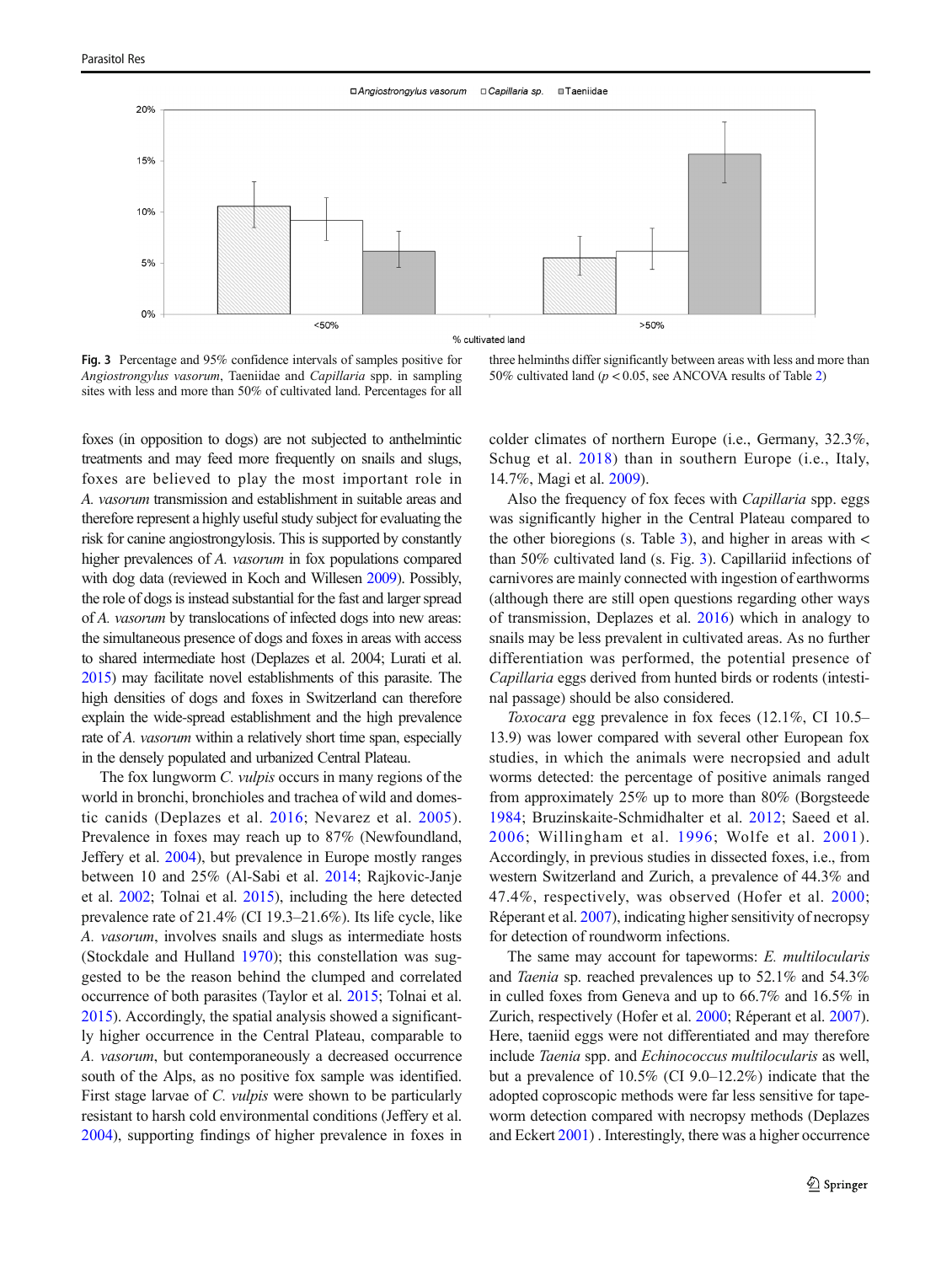<span id="page-7-0"></span>of positive samples in areas with > 50% of cultivated land. Microtids like Microtus arvalis and Arvicola scherman, which both are considered as crucial intermediate hosts for E. multilocularis (Beerli et al. [2017](#page-8-0); Burlet et al. [2011](#page-8-0); Guerra et al. [2014](#page-8-0)), can profit from cultivated land (mainly meadows and pastures), but also other taeniid species (T. pisiformis, T. crassiceps, T. polycantha, and T. serialis) have rodent intermediate hosts and canid definitive hosts (Deplazes et al. [2016\)](#page-8-0). Overall, although prevalence rates obtained by fecal examination were lower than the ones obtained by necropsy, the large-scale presence of Toxocara and of taeniid eggs in the environment support the important role of wild carnivores for transmission to domestic animals and their zoonotic potential (Otranto et al. [2015\)](#page-9-0).

Additional eggs that were identified in the investigated fox samples were, in descending order, eggs of T. vulpis (5.5%, CI 4.4–6.8%), hookworms (5.3%; CI 4.2–6.6%), T. leonina (1.3%; CI 0.8–2.0%), and Strongyloides sp. (0.4%; CI 0.1– 0.9%). They were not significantly associated with any of the investigated factors. For T. vulpis, regional studies from Germany or France based on necropsies revealed prevalences up to 10.3% (Petavy et al. [1990](#page-9-0); Pilarczyk et al. [2005](#page-9-0)), while others reported prevalences below 3% (Poglayen et al. [1985](#page-9-0); Richards et al. [1995;](#page-9-0) Vergles Rataj et al. [2013](#page-10-0)); this places our results as intermediate, taking into account that fecal examination was performed. Ancylostomatids in Swiss foxes are represented by Uncinaria stenocephala: adult parasites were identified in a high prevalence (64.8% and 78.2%) in necropsied foxes from Zurich and Geneva, respectively (Hofer et al. [2000](#page-8-0); Réperant et al. [2007\)](#page-9-0). In other European countries, the prevalence ranged from 26 to 80% (Al-Sabi et al. 2014; Rajkovic-Janje et al. [2002](#page-9-0)), also based on necropsies. T. leonina may also infect up to 40% of the foxes in other European countries (Al-Sabi et al. 2014; Bruzinskaite-Schmidhalter et al. [2012](#page-8-0)) including Switzerland (prevalence: 37.3%, Réperant et al. [2007\)](#page-9-0). Strongyloides spp. were instead only rarely reported in foxes; generally, in wild canids, they are allocated to Strongyloides stercoralis, that is shared not only with dogs but also with humans and other wild canids (Thamsborg et al. [2017\)](#page-10-0). In the Netherlands, fecal examination revealed a prevalence of 0.7% (Borgsteede [1984](#page-8-0)). In Switzerland, S. stercoralis was, to our knowledge, not previously reported in foxes and occurred only rarely in dogs that were mostly imported from Eastern European countries (M. Schnyder, personal communication). In this study, no genetic analyses were performed to confirm the findings.

Fecal examination of fox samples delivers indications on spatial trends for the presence of a given parasite on a largespatial scale without affecting the population under study by culling animals. For lungworms, larval migration methods are recommended for fresh samples only and therefore not feasible with fox feces collected in the field, while FLOTAC (Schnyder et al. [2010](#page-9-0)) or the here presented filtration method

with larval accumulation can be alternatively used with older samples (Cabanova et al. [2018\)](#page-8-0). This latter method is based on sieving steps and relies on different sizes of the parasitic stages; it was shown suitable for the detection of small taeniid eggs (Deplazes and Eckert [1996](#page-8-0)) and was therefore supposed to also separate lungworm larvae and eggs from other material, allowing the contemporaneous detection of helminth and cestode eggs and larvae. However, we observed that due to the flotation solution and possibly the age of the samples, the identification of larvae was often challenging, though 96.2% of selected samples morphologically identified as A. vasorum L1 were confirmed by PCR, by which additional positive A. vasorum samples were identified (that would have been missed with morphological identification only). Limiting factors for successful PCRs are the quantity of available parasite DNA, DNA denaturation, or PCR inhibition due to fecal material.

In summary, our study confirms that Swiss foxes harbor a wide variety of parasites including zoonotic parasites and parasites representing a risk for the health of the dog population. Among these, A. vasorum occurs in all bioregions of Switzerland but is more prevalent in the Central Plateau, concentrated in regions below 700 m asl and less present in areas with a high percentage of cultivated land. The use of the here presented standardized method for fecal collection allows follow-up surveys by collection of fox scats without culling interventions and therefore can be regarded as a useful procedure to assess and monitor over time the infection pressure for dog populations on a large scale.

Acknowledgments We would like to thank Jeannine Hauri, Lucia Kohler and Katharina Huggel for their support with laboratory work; Prof. Alexander Mathis and Dr. Felix Grimm for their advice regarding biomolecular issues; Dr. Iskender Ziadinov for his help with the fox sampling; and Dr. Ramon Eichenberger for support.

#### Compliance with ethical standards

This article does not contain any studies with human participants or animals performed by any of the authors.

Conflict of interest The authors declare that they have no conflict of interest.

# References

- Alho AM, Schnyder M, Meireles J, Belo S, Deplazes P, Madeira de Carvalho L (2014) Preliminary results on the seroprevalence of Angiostrongylus vasorum and co-infection with Dirofilaria immitis in shelter dogs from Portugal. Parasit Vectors 7(Suppl 1):O26 [http://](https://doi.org/http://www.parasitesandvectors.com/content/7/S1/O26) [www.parasitesandvectors.com/content/7/S1/O26](https://doi.org/http://www.parasitesandvectors.com/content/7/S1/O26)
- Al-Sabi MN, Halasa T, Kapel CM (2014) Infections with cardiopulmonary and intestinal helminths and sarcoptic mange in red foxes from two different localities in Denmark. Acta Parasitol 59:98–107. <https://doi.org/10.2478/s11686-014-0214-6>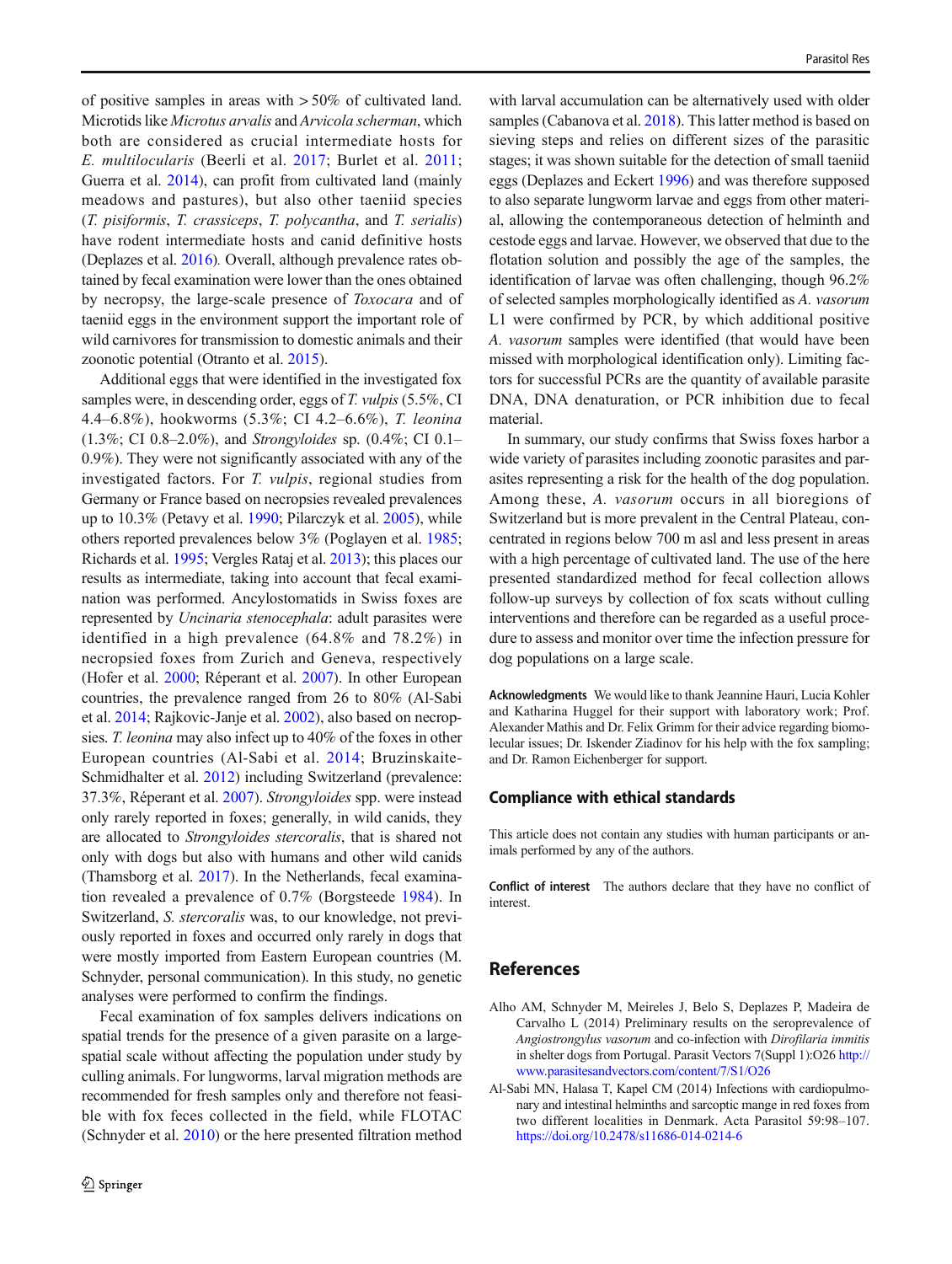- <span id="page-8-0"></span>Barutzki D, Schaper R (2009) Natural infections of Angiostrongylus vasorum and Crenosoma vulpis in dogs in Germany (2007-2009). Parasitol Res 105(Suppl 1):S39–S48
- Beerli O, Guerra D, Baltrunaite L, Deplazes P, Hegglin D (2017) Microtus arvalis and Arvicola scherman: key players in the Echinococcus multilocularis life cycle. Front Vet Sci 4:216. <https://doi.org/10.3389/fvets.2017.00216>
- Bolt G, Monrad J, Henriksen P, Dietz HH, Koch J, Bindseil E, Jensen AL (1992) The fox (Vulpes vulpes) as a reservoir for canine angiostrongylosis in Denmark. Field survey and experimental infections. Acta Vet Scand 33:357–362
- Borgsteede FH (1984) Helminth parasites of wild foxes (Vulpes vulpes L.) in the Netherlands. Z Parasitenkd 70:281–285
- Boschi C (2011) Die Schneckenfauna der Schweiz Porträts aller Schweizer Schneckenarten. Haupt publisher, Berne
- Bruzinskaite-Schmidhalter R, Sarkunas M, Malakauskas A, Mathis A, Torgerson PR, Deplazes P (2012) Helminths of red foxes (Vulpes vulpes) and raccoon dogs (Nyctereutes procyonoides) in Lithuania. Parasitology 139:120–127. [https://doi.org/10.1017/](https://doi.org/10.1017/S0031182011001715) [S0031182011001715](https://doi.org/10.1017/S0031182011001715)
- Burlet P, Deplazes P, Hegglin D (2011) Age, season and spatio-temporal factors affecting the prevalence of Echinococcus multilocularis and Taenia taeniaeformis in Arvicola terrestris. Parasit Vectors 4:6. <https://doi.org/10.1186/1756-3305-4-6>
- Cabanova V, Miterpakova M, Druga M, Hurnikova Z, Valentova D (2018) GIS-based environmental analysis of fox and canine lungworm distribution: an epidemiological study of Angiostrongylus vasorum and Crenosoma vulpis in red foxes from Slovakia. Parasitol Res 117:521–530. [https://doi.org/10.1007/s00436-017-](https://doi.org/10.1007/s00436-017-5728-z) [5728-z](https://doi.org/10.1007/s00436-017-5728-z)
- Chapman PS, Boag AK, Guitian J, Boswood A (2004) Angiostrongylus vasorum infection in 23 dogs (1999-2002). J Small Anim Pract 45: 435–440
- Clopper CJ, Pearson ES (1934) The use of confidence or fiducial limits illustrated in the case of the binomial. Biometrika 26:404–413
- Cuillé J, Darraspen E (1930) De la Strongylose cardio-pulmonaire du chien. Rev Gén de Méd Vét 466:625–639 694–710
- Deplazes P, Eckert J (1996) Diagnosis of the Echinococcus multilocularis infection in final hosts. Appl Parasitol 37:245–252
- Deplazes P, Eckert J (2001) Veterinary aspects of alveolar echinococcosis–a zoonosis of public health significance. Vet Parasitol 98:65–87
- Deplazes P, Eckert J, Mathis A, von Samson-Himmelstjerna G, Zahner H (2016) Parasitology in veterinary medicine. Wageningen Academic Publishers, Wageningen
- Dodd K (1973) Angiostrongylus vasorum (Baillet, 1866) infestation in a greyhound kennels. Vet Rec 92:195–197
- Ferdushy T, Hasan MT (2010) Survival of first stage larvae (L1) of Angiostrongylus vasorum under various conditions of temperature and humidity. Parasitol Res 107:1323–1327
- Fischer C, Réperant LA, Weber JM, Hegglin D, Deplazes P (2005) Echinococcus multlocularis infections of rural, residential and urban foxes (Vulpes vulpes) in the canton of Geneva, Switzerland. Parasite 12:339–346. <https://doi.org/10.1051/parasite/2005124339>
- Gerrikagoitia X, Barral M, Juste RA (2010) Angiostrongylus species in wild carnivores in the Iberian Peninsula. Vet Parasitol 174:175–180
- Gillis-Germitsch N, Kapel CMO, Thamsborg SM, Deplazes P, Schnyder M (2017) Host-specific serological response to Angiostrongylus vasorum infection in red foxes (Vulpes vulpes): implications for parasite epidemiology. Parasitology 144:1–10. [https://doi.org/10.](https://doi.org/10.1017/S0031182017000427) [1017/S0031182017000427](https://doi.org/10.1017/S0031182017000427)
- Gloor S, Bontadina F, Hegglin D, Deplazes P, Breitenmoser U (2001) The rise of urban fox populations in Switzerland. Mamm Biol 66:155– 164
- Gonseth Y, Wohlgemuth T, Sansonnens B, Buttler A (2001) Die biogeographischen Regionen der Schweiz. Erläuterungen und

Einteilungsstandard. Umwelt Materialien 137, Bundesamt für Umwelt, Wald und Landschaft, Bern

- Gottstein B (2001) Lungenwurm Angiostrongylus vasorum bei einem Fuchs in der Schweiz. BVET-Magazin 1:22
- Grandi G, Osterman Lind E, Schaper R, Schnyder M (2017) Canine angiostrongylosis in Sweden: a summary of five-year diagnostic activity (2011-2015) and a nationwide seroepidemiological survey using combined detection of specific antibodies and circulating antigens by ELISAs. Acta Vet Scand 59:85. [https://doi.org/10.1186/](https://doi.org/10.1186/s13028-017-0351-7) [s13028-017-0351-7](https://doi.org/10.1186/s13028-017-0351-7)
- Guardone L, Schnyder M, Macchioni F, Deplazes P, Magi M (2013) Serological detection of circulating Angiostrongylus vasorum antigen and specific antibodies in dogs from central and northern Italy. Vet Parasitol 192:192–198. [https://doi.org/10.1016/j.vetpar.2012.](https://doi.org/10.1016/j.vetpar.2012.10.016) [10.016](https://doi.org/10.1016/j.vetpar.2012.10.016)
- Guerra D, Hegglin D, Bacciarini L, Schnyder M, Deplazes P (2014) Stability of the southern European border of Echinococcus multilocularis in the Alps: evidence that Microtus arvalis is a limiting factor. Parasitology:1–10. [https://doi.org/10.1017/](https://doi.org/10.1017/S0031182014000730) [S0031182014000730](https://doi.org/10.1017/S0031182014000730)
- Guilhon J (1963) Recherches sur le cycle évolutif du Strongle des vaisseaux du chien. Bull Acad Vét Fr 36:431–442
- Guilhon J, Bressou C (1960) Rôle des Limacidés dans le cycle évolutif d'Angiostrongylus vasorum (Baillet, 1866). C R Acad Sci 251: 2252–2253
- Hartova-Nentvichova M, Salek M, Cerveny J, Koubek P (2010) Variation in the diet of the red fox (Vulpes vulpes) in mountain habitats: effects of altitude and season. Mamm Biol 75:334–340
- Hausser J (1995) Atlas der Säugetiere der. Schweiz Ed Birkhäuser, Basel
- Helm J, Roberts L, Jefferies R, Shaw SE, Morgan ER (2015) Epidemiological survey of Angiostrongylus vasorum in dogs and slugs around a new endemic focus in Scotland. Vet Rec 172:46. <https://doi.org/10.1136/vr.103006>
- Henry C, Poulle M-L, Roeder J-J (2005) Effect of sex and female reproductive status on seasonal home range size and stability in rural red foxes ( Vulpes vulpes ). Écoscience 12:202–209. [https://doi.org/10.](https://doi.org/10.2980/i1195-6860-12-2-202.1) [2980/i1195-6860-12-2-202.1](https://doi.org/10.2980/i1195-6860-12-2-202.1)
- Hofer S, Gloor S, Muller U, Mathis A, Hegglin D, Deplazes P (2000) High prevalence of Echinococcus multilocularis in urban red foxes (Vulpes vulpes) and voles (Arvicola terrestris) in the city of Zurich, Switzerland. Parasitology 120(Pt 2):135–142
- Houpin E, McCarthy G, Ferrand M, De Waal T, O'Neill EJ, Zintl A (2016) Comparison of three methods for the detection of Angiostrongylus vasorum in the final host. Vet Parasitol 220:54– 58. <https://doi.org/10.1016/j.vetpar.2016.02.023>
- Hurnikova Z, Miterpakova M, Mandelik R (2013) First autochthonous case of canine Angiostrongylus vasorum in Slovakia. Parasitol Res 112:3505–3508. <https://doi.org/10.1007/s00436-013-3532-y>
- Jefferies R, Morgan ER, Shaw SE (2009) A SYBR green real-time PCR assay for the detection of the nematode Angiostrongylus vasorum in definitive and intermediate hosts. Vet Parasitol 166:112–118
- Jeffery RA, Lankester MW, McGrath MJ, Whitney HG (2004) Angiostrongylus vasorum and Crenosoma vulpis in red foxes (Vulpes vulpes) in Newfoundland, Canada. Can J Zool 82:66–74
- Jolly S, Poncelet L, Lempereur L, Caron Y, Bayrou C, Cassart D, Grimm F, Losson B (2015) First report of a fatal autochthonous canine Angiostrongylus vasorum infection in Belgium. Parasitol Int 64: 97–99. <https://doi.org/10.1016/j.parint.2014.10.008>
- Kleijn D, Baquero RA, Clough Y, Diaz M, De Esteban J, Fernandez F, Gabriel D, Herzog F, Holzschuh A, Johl R, Knop E, Kruess A, Marshall EJ, Steffan-Dewenter I, Tscharntke T, Verhulst J, West TM, Yela JL (2006) Mixed biodiversity benefits of agrienvironment schemes in five European countries. Ecol Lett 9:243– 254; discussion 254-247. [https://doi.org/10.1111/j.1461-0248.2005.](https://doi.org/10.1111/j.1461-0248.2005.00869.x) [00869.x](https://doi.org/10.1111/j.1461-0248.2005.00869.x)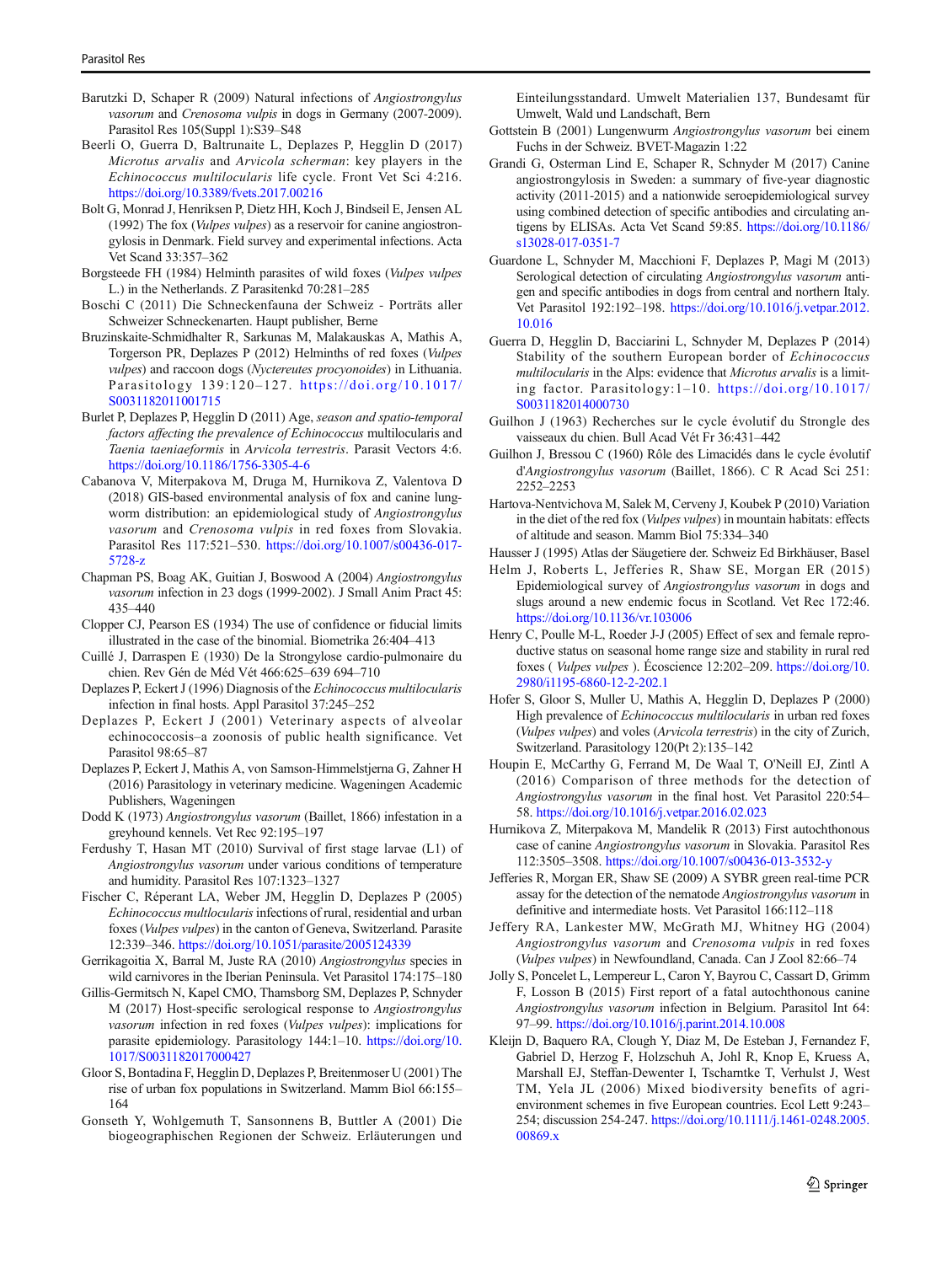- <span id="page-9-0"></span>Koch J, Willesen JL (2009) Canine pulmonary angiostrongylosis: An update. Vet J 179:348–359
- Lurati L, Deplazes P, Hegglin D, Schnyder M (2015) Seroepidemiological survey and spatial analysis of the occurrence of Angiostrongylus vasorum in Swiss dogs in relation to biogeographic aspects. Vet Parasitol 212:219–226. [https://doi.org/10.](https://doi.org/10.1016/j.vetpar.2015.08.017) [1016/j.vetpar.2015.08.017](https://doi.org/10.1016/j.vetpar.2015.08.017)
- Magi M, Macchioni F, Dell'Omodarme M, Prati MC, Calderini P, Gabrielli S, Iori A, Cancrini G (2009) Endoparasites of red fox (Vulpes vulpes) in Central Italy. J Wildl Dis 45:881–885
- Majoros G, Fukar O, Farkas R (2010) Autochtonous infection of dogs and slugs with Angiostrongylus vasorum in Hungary. Vet Parasitol 174:351–354
- Maksimov P, Hermosilla C, Taubert A, Staubach C, Sauter-Louis C, Conraths FJ, Vrhovec MG, Pantchev N (2017) GIS-supported epidemiological analysis on canine Angiostrongylus vasorum and Crenosoma vulpis infections in Germany. Parasit Vectors 10:108. <https://doi.org/10.1186/s13071-017-2054-3>
- Mathis A, Deplazes P, Eckert J (1996) An improved test system for PCRbased specific detection of Echinococcus multilocularis eggs. J Helminthol 70:219–222
- Morgan ER, Tomlinson A, Hunter S, Nichols T, Roberts E, Fox MT, Taylor MA (2008) Angiostrongylus vasorum and Eucoleus aerophilus in foxes (Vulpes vulpes) in Great Britain. Vet Parasitol 154:48–57
- Nevarez A, Lopez A, Conboy G, Ireland W, Sims D (2005) Distribution of Crenosoma vulpis and Eucoleus aerophilus in the lung of freeranging red foxes (Vulpes vulpes). J Vet Diagn Investig 17:486–489. <https://doi.org/10.1177/104063870501700516>
- Otranto D, Cantacessi C, Dantas-Torres F, Brianti E, Pfeffer M, Genchi C, Guberti V, Capelli G, Deplazes P (2015) The role of wild canids and felids in spreading parasites to dogs and cats in Europe. Part II: helminths and arthropods. Vet Parasitol 213:24-37. [https://doi.org/](https://doi.org/10.1016/j.vetpar.2015.04.020) [10.1016/j.vetpar.2015.04.020](https://doi.org/10.1016/j.vetpar.2015.04.020)
- Papazahariadou A, Founta A, Papadopoulos E, Chliounakis S, Antoniadou-Sotiriadou K, Theodorides Y (2007) Gastrointestinal parasites of shepherd and hunting dogs in the Serres prefecture, northern Greece. Vet Parasitol 148:170–173
- Petavy AF, Deblock S, Prost C (1990) Epidemiology of alveolar echinococcosis in France. 1. Intestinal helminths in the red fox (Vulpes vulpes L.) from Haute-Savoie (in French). Ann Parasitol Hum Comp 65:22–27. <https://doi.org/10.1051/parasite/1990651022>
- Pilarczyk B, Balicka-Ramisz A, Ramisz A (2005) The occurrence of intestinal nematodes in red foxes in the Western Pomerania (in Polish). Wiad Parazytol 51:249–251
- Poglayen G, Guberti V, Leoni B (1985) Parasites present in foxes (Vulpes vulpes) of the province of Forli (in Italian). Parassitologia 27:303– 311
- Putman RJ (1984) Facts from faeces. Mammal Rev 14:79–97
- Rajkovic-Janje R, Marinculic A, Bosnic S, Benic M, Vinkovic B, Mihaljevic Z (2002) Prevalence and seasonal distribution of helminth parasites in red foxes (Vulpes vulpes) from the Zagreb County (Croatia). Z Jagdwiss 48:151–160
- Réperant LA, Hegglin D, Fischer C, Kohler L, Weber JM, Deplazes P (2007) Influence of urbanization on the epidemiology of intestinal helminths of the red fox (*Vulpes vulpes*) in Geneva, Switzerland. Parasitol Res 101:605–611. [https://doi.org/10.1007/s00436-007-](https://doi.org/10.1007/s00436-007-0520-0) [0520-0](https://doi.org/10.1007/s00436-007-0520-0)
- Richards DT, Harris S, Lewis JW (1995) Epidemiological studies on intestinal helminth parasites of rural and urban red foxes (Vulpes vulpes) in the United Kingdom. Vet Parasitol 59:39–51
- Roche MM, Kelliher DJ (1968) Angiostrongylus vasorum infestation in the dog: a case report. Ir Vet J 22:108–113
- Romstad A, Gasser RB, Monti JR, Polderman AM, Nansen P, Pit DS, Chilton NB (1997) Differentiation of Oesophagostomum bifurcum

from Necator americanus by PCR using genetic markers in spacer ribosomal DNA. Mol Cell Probes 11:169–176

- Roth T, Amrhein V, Peter B, Weber D (2008) A Swiss agri-environment scheme effectively enhances species richness for some taxa over time agriculture. Ecosyst Environ 125:167-172. [https://doi.org/10.](https://doi.org/10.1016/j.agee.2007.12.012) [1016/j.agee.2007.12.012](https://doi.org/10.1016/j.agee.2007.12.012)
- Sadlier LMJ, Webbon CC, Baker PJ, Harris S (2004) Methods of monitoring red foxes Vulpes vulpes and badgers Meles meles: are field signs the answer? Mammal Rev 34:78–98
- Saeed I, Maddox-Hyttel C, Monrad J, Kapel CM (2006) Helminths of red foxes (Vulpes vulpes) in Denmark. Vet Parasitol 139:168–179
- Schnyder M, Maurelli MP, Morgoglione ME, Kohler L, Deplazes P, Torgerson P, Cringoli G, Rinaldi L (2010) Comparison of faecal techniques including FLOTAC for copromicroscopic detection of first stage larvae of Angiostrongylus vasorum. Parasitol Res 109: 63–69
- Schnyder M, Tanner I, Webster P, Barutzki D, Deplazes P (2011) An ELISA for sensitive and specific detection of circulating antigen of Angiostrongylus vasorum in serum samples of naturally and experimentally infected dogs. Vet Parasitol 179:152–158
- Schnyder M, Schaper R, Bilbrough G, Morgan ER, Deplazes P (2013a) Seroepidemiological survey for canine angiostrongylosis in dogs from Germany and the UK using combined detection of Angiostrongylus vasorum antigen and specific antibodies. Parasitology 140:1442–1450. [https://doi.org/10.1017/](https://doi.org/10.1017/S0031182013001091) [S0031182013001091](https://doi.org/10.1017/S0031182013001091)
- Schnyder M, Schaper R, Pantchev N, Kowalska D, Szwedko A, Deplazes P (2013b) Serological detection of circulating Angiostrongylus vasorum antigen- and parasite-specific antibodies in dogs from Poland. Parasitol Res 112(Suppl 1):109–117. [https://doi.org/10.](https://doi.org/10.1007/s00436-013-3285-7) [1007/s00436-013-3285-7](https://doi.org/10.1007/s00436-013-3285-7)
- Schnyder M, Jefferies R, Schucan A, Morgan ER, Deplazes P (2015) Comparison of coprological, immunological and molecular methods for the detection of dogs infected with Angiostrongylus vasorum before and after anthelmintic treatment. Parasitology 142:1270– 1277. <https://doi.org/10.1017/S0031182015000554>
- Schug K, Kramer F, Schaper R, Hirzmann J, Failing K, Hermosilla C, Taubert A (2018) Prevalence survey on lungworm (Angiostrongylus vasorum, Crenosoma vulpis, Eucoleus aerophilus) infections of wild red foxes (Vulpes vulpes) in Central Germany. Parasit Vectors 11:85. <https://doi.org/10.1186/s13071-018-2672-4>
- Segovia JM, Torres J, Miquel J (2004) Helminth parasites of the red fox (Vulpes vulpes L., 1758) in the Iberian Peninsula: an ecological study. Acta Parasitol 49:67–79
- Sigrist NE, Hofer-Inteeworn N, Jud Schefer R, Kuemmerle-Fraune C, Schnyder M, Kutter APN (2017) Hyperfibrinolysis and hypofibrinogenemia diagnosed with rotational thromboelastometry in dogs naturally infected with Angiostrongylus vasorum. J Vet Intern Med 31:1091–1099. <https://doi.org/10.1111/jvim.14723>
- Staebler S, Ochs H, Steffen F, Naegeli F, Borel N, Sieber-Ruckstuhl N, Deplazes P (2005) Autochthonous infections with Angiostrongylus vasorum in dogs in Switzerland and Germany (in German). Schweiz Arch Tierheilkd 147:121–127
- Stefanic S, Shaikenov BS, Deplazes P, Dinkel A, Torgerson PR, Mathis A (2004) Polymerase chain reaction for detection of patent infections of Echinococcus granulosus ("sheep strain") in naturally infected dogs. Parasitol Res 92:347–351
- Stockdale PH, Hulland TJ (1970) The pathogenesis route of migration, and development of Crenosoma vulpis in the dog. Pathol Vet 7:28– 42
- Taubert A, Pantchev N, Vrhovec MG, Bauer C, Hermosilla C (2008) Lungworm infections (Angiostrongylus vasorum, Crenosoma vulpis, Aelurostrongylus abstrusus) in dogs and cats in Germany and Denmark in 2003-2007. Vet Parasitol 159:175–180
- Taylor CS, Garcia Gato R, Learmount J, Aziz NA, Montgomery C, Rose H, Coulthwaite CL, McGarry JW, Forman DW, Allen S, Wall R,